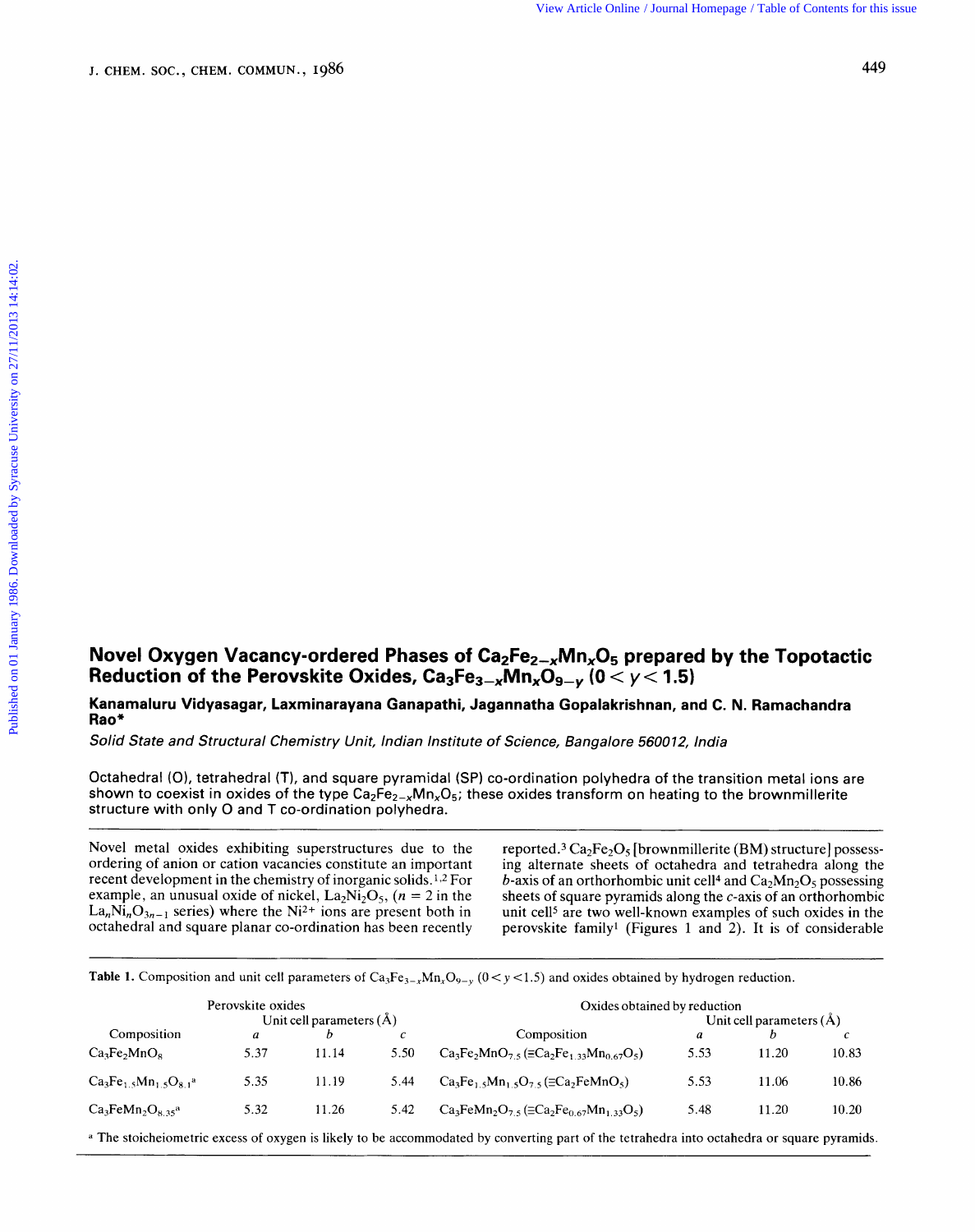

**Ca2 M n2** 

**Figure 1.** Schematic representations of the structures and  $Ca<sub>2</sub>Mn<sub>2</sub>O<sub>5</sub>$ .

interest to examine whether solid-solutions of  $Ca<sub>2</sub>Fe<sub>2</sub>O<sub>5</sub>$  and  $Ca<sub>2</sub>Mn<sub>2</sub>O<sub>5</sub>$  show oxygen vacancy-ordered superstructures with  $Fe<sup>3+</sup>$  in octahedral (O) and tetrahedral (T) co-ordination and Mn3+ in square pyramidal **(SP)** co-ordination. Efforts in this direction made by other workers<sup>6</sup> have not yielded definitive results, probably because the ceramic method of preparation employed by them was not favourable for the formation of such structures. We have investigated quaternary oxides of formula  $Ca_2Fe_{2-x}Mn_xO_5$  with  $x = 2/3$ , 1, and  $4/3$ prepared by the topotactic reduction of perovskite oxides of formula  $Ca_3Fe_{3-x}Mn_xO_{9-y}$  ( $0 < y < 1.5$ ). In this communication we report, for the first time, the co-occurrence of 0, T, and **SP** co-ordination in these quaternary transition metal oxides; these oxides transform on heating to the BM structure suggesting thereby that the method of synthesis plays a crucial role in determining the nature of vacancy ordering.

Oxides of formula  $Ca_3Fe_{3-x}Mn_xO_{9-y}$  ( $0 < y < 1.5$ ) were prepared by the thermal decomposition of solid-solution precursors<sup>7</sup> Ca<sub>3</sub>Fe<sub>3-x</sub>Mn<sub>x</sub>(CO<sub>3</sub>)<sub>6</sub> with  $x = 1, 1.5$ , and 2, in air or oxygen at  $1200-1300$  K; this method has enabled us to prepare a wider range of compositions of the oxides than normally obtained by the ceramic method<sup>8</sup> as shown in Table 1. X-Ray powder diffraction and electron diffraction patterns **Figure 2.** Schematic representations of the structures of (a) Ca<sub>2</sub>Fe<sub>2</sub>O<sub>s</sub> of these oxides show them to have an orthorhombic unit cell (see Table 1 for unit cell data) corresponding to the  $n = 3$  member of the  $A_nB_nO_{3n-1}$  series<sup>9</sup> with BM type of oxygen precursors<sup>7</sup> Ca<sub>3</sub>Fe<sub>3-x</sub>Mn<sub>x</sub>(CO<sub>3</sub>)<sub>6</sub> with  $x = 1$ , 1.5, and 2, in air<br>or oxygen at 1200—1300 K; this method has enabled us to<br>normally obtained by the ceramic method<sup>8</sup> as shown in Table<br>1. X-Ray powder diffraction an vacancy ordering. shown).



 $(BM)$ , (b)  $Ca_3Fe_2MnO_8$ , and (c)  $Ca_3Fe_2MnO_{7.5} \equiv Ca_2Fe_{1.33}Mn_{0.67}O_5$ . (c), with **SP,** 0, <sup>T</sup>polyhedra transforms to the BM structure on heating *in vacuo*. ( $\bullet$ : oxygen; O: oxygen vacancy; metal ions are not